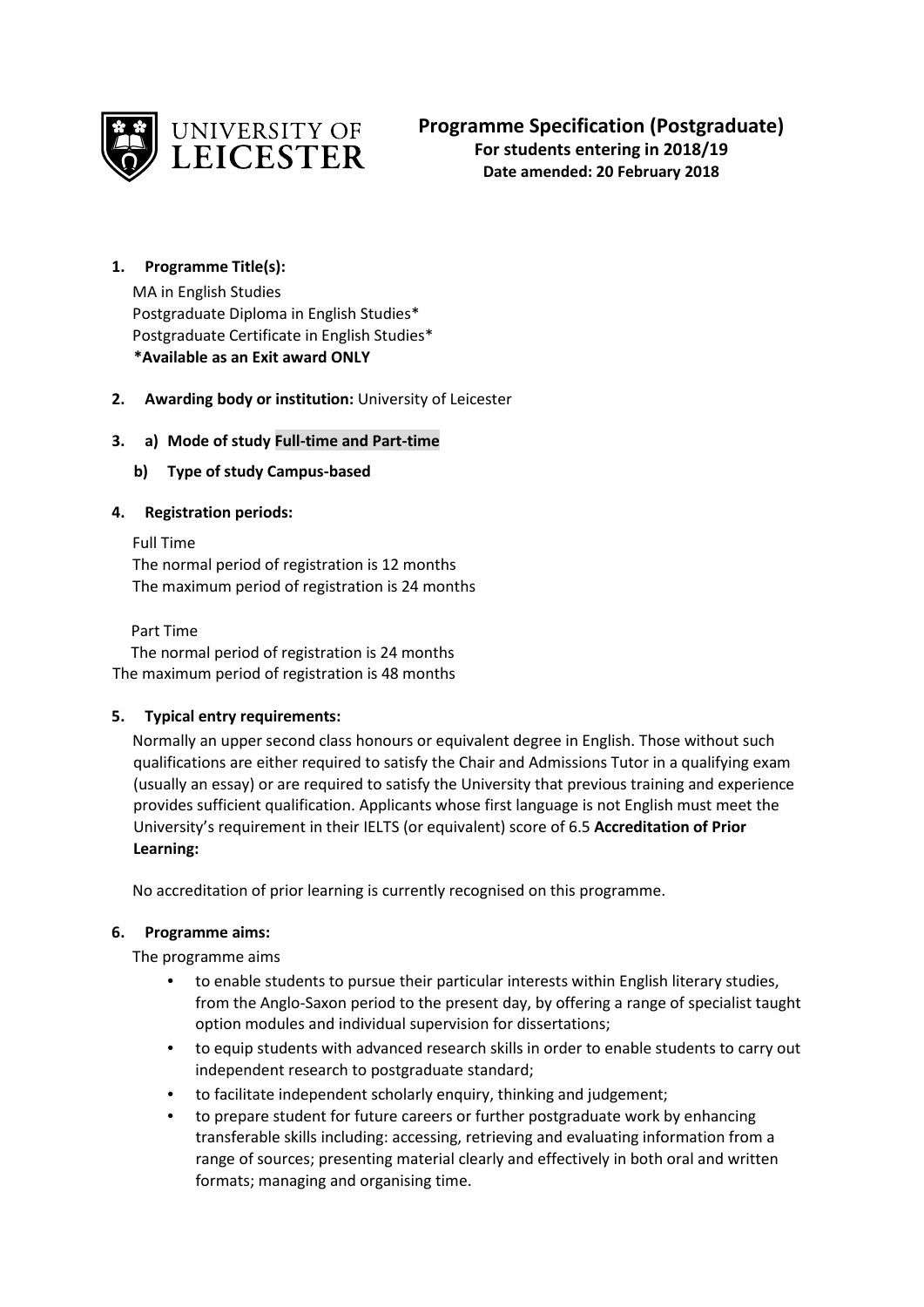#### **7. Reference points used to inform the programme specification:**

- The Framework for Higher Education Qualifications in England, Wales and Northern Ireland (FHEQ)
- University of Leicester Learning Strategy <http://www2.le.ac.uk/offices/sas2/quality/learnteach>
- University of Leicester Employability Strategy
- University of Leicester Periodic Review
- Graduate Survey **External Examiners' Reports**
- Annual Development Review

#### **8. Programme Outcomes:**

| <b>Intended Learning</b><br><b>Outcomes</b>                                                                                                                                                                                                                                                                                             | <b>Teaching and Learning Methods</b>                                                                                        | <b>How Demonstrated?</b>                                                                                                                                            |  |  |
|-----------------------------------------------------------------------------------------------------------------------------------------------------------------------------------------------------------------------------------------------------------------------------------------------------------------------------------------|-----------------------------------------------------------------------------------------------------------------------------|---------------------------------------------------------------------------------------------------------------------------------------------------------------------|--|--|
|                                                                                                                                                                                                                                                                                                                                         | (a) Subject and Professional skills                                                                                         |                                                                                                                                                                     |  |  |
|                                                                                                                                                                                                                                                                                                                                         | <b>Knowledge</b>                                                                                                            |                                                                                                                                                                     |  |  |
| Demonstrate detailed<br>knowledge of specific periods<br>and types of literature, and of<br>associated critical discourse.<br>Demonstrate an understanding<br>of research methods<br>appropriate to these periods or<br>topics.                                                                                                         | Seminars, private study and<br>dissertation supervision.                                                                    | Essays, presentations and<br>dissertation: notably, EN7XXX<br>Authorship and Authority; Option<br>module specifications; EN7227/8<br>Dissertations.                 |  |  |
|                                                                                                                                                                                                                                                                                                                                         | <b>Concepts</b>                                                                                                             |                                                                                                                                                                     |  |  |
| Demonstrate an understanding<br>of the editorial and contextual<br>issues affecting interpretation,<br>the processes surrounding the<br>production, transmission and<br>reception of texts at different<br>periods and an ability to carry<br>out formal and thematic<br>analysis of literary<br>representations of different<br>kinds. | Seminars, private study and<br>dissertation supervision.                                                                    | Essays (notably ILOs for EN7723<br>Editing and Textual Cultures),<br>presentations (including EN7227/8<br>dissertation presentations), and<br>dissertation writing. |  |  |
| <b>Techniques</b>                                                                                                                                                                                                                                                                                                                       |                                                                                                                             |                                                                                                                                                                     |  |  |
| Practice textual analysis, editing<br>and contextualisation, and to<br>compile a bibliography.                                                                                                                                                                                                                                          | 10 week Research Methods and<br>Writing Skills module, comprising of<br>seminars, workshops, lectures and<br>demonstration. | Essays, presentations and<br>dissertation. Notably, ILOs featured<br>on EN7001 'Research Methods',<br>EN7223 'Editing'                                              |  |  |
| <b>Critical analysis</b>                                                                                                                                                                                                                                                                                                                |                                                                                                                             |                                                                                                                                                                     |  |  |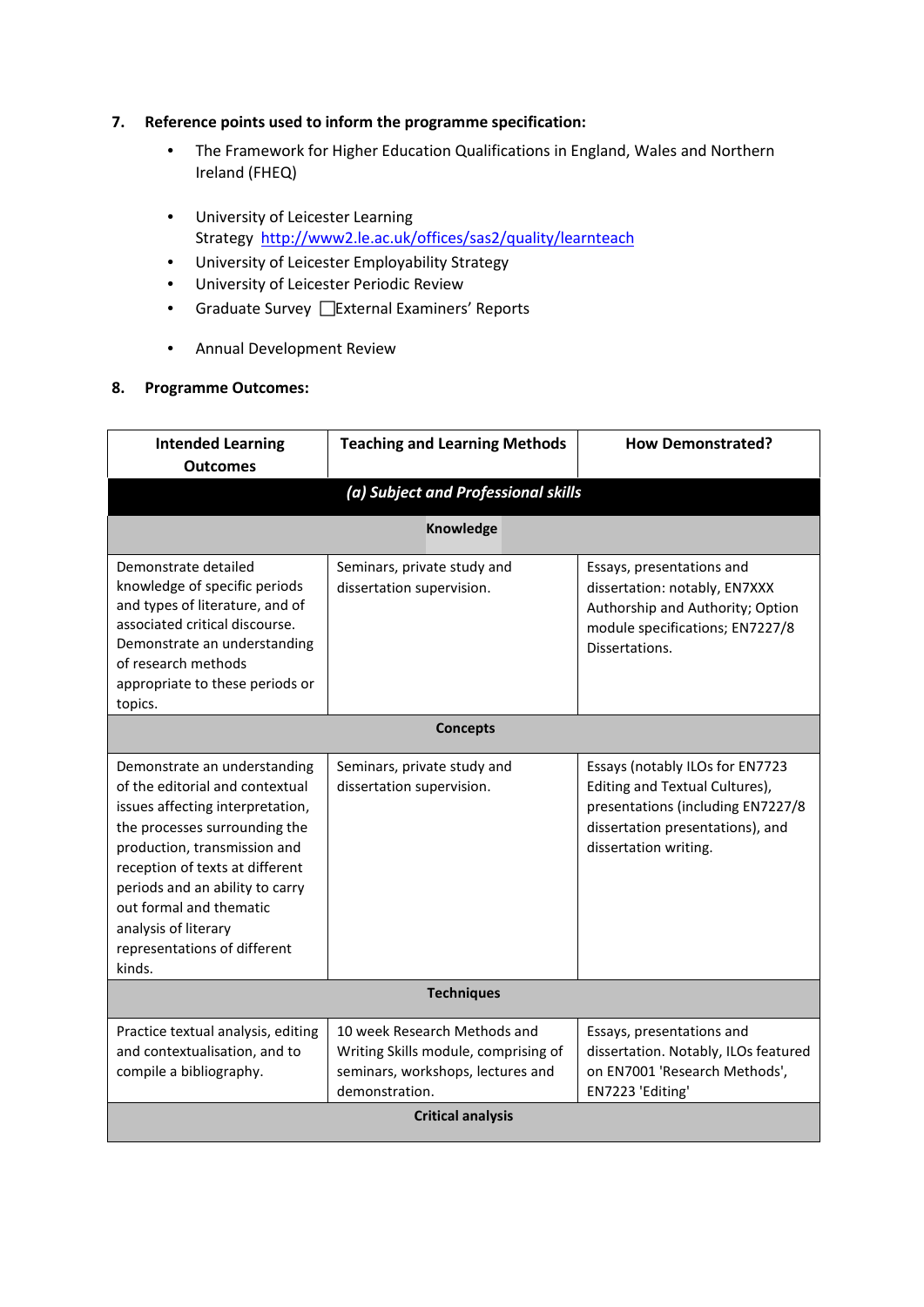| Analyze and evaluate of a range<br>of primary and secondary<br>sources, and to incorporate<br>relevant material into written<br>work and oral presentations. | Seminars, private study and<br>dissertation supervision.                                                                                       | Essays, presentations and<br>dissertation. See, for example, ILOs<br>for all Options, EN7223 'Editing', and<br>EN7227/8 Dissertations.                                                                          |
|--------------------------------------------------------------------------------------------------------------------------------------------------------------|------------------------------------------------------------------------------------------------------------------------------------------------|-----------------------------------------------------------------------------------------------------------------------------------------------------------------------------------------------------------------|
|                                                                                                                                                              | Presentation                                                                                                                                   |                                                                                                                                                                                                                 |
| Present information clearly and<br>effectively, both orally and in<br>written form, to a high-quality<br>graduate standard.                                  | Seminars, private study and<br>dissertation supervision.                                                                                       | Essays, presentations and<br>dissertation. ILOs for all modules.                                                                                                                                                |
|                                                                                                                                                              | <b>Appraisal of evidence</b>                                                                                                                   |                                                                                                                                                                                                                 |
| Discriminate between<br>competing critical sources in<br>different media.                                                                                    | Seminar and private study.                                                                                                                     | Essays, presentations and<br>dissertation. Notably ILOs for<br>EN7223 (involving reflection on<br>interpretation of critical editions in<br>electronic and print media).                                        |
|                                                                                                                                                              | (b) Transferable skills                                                                                                                        |                                                                                                                                                                                                                 |
|                                                                                                                                                              | <b>Research skills</b>                                                                                                                         |                                                                                                                                                                                                                 |
| <b>Intended Learning Outcomes</b>                                                                                                                            | <b>Teaching and Learning Methods</b>                                                                                                           | <b>How Demonstrated?</b>                                                                                                                                                                                        |
| Locate and retrieve information<br>relevant to the task in hand,<br>analyse and marshal complex<br>ideas and report on findings.                             | <b>Research Methods and Writing Skills</b><br>module, assessed and unassessed<br>dissertation presentation sessions,<br>seminars.              | EN7227/8 presentations and<br>dissertation; presentation<br>EN7001'Research Methods'; Essays<br>on modules such as EN7223 'Editing',<br>EN7XXX 'Authorship and Authority',<br>Options.                          |
|                                                                                                                                                              | <b>Communication skills</b>                                                                                                                    |                                                                                                                                                                                                                 |
| Present ideas with clarity and in<br>an appropriate register, both<br>orally and in written form.                                                            | Presentation linked to Research<br>Methods and Writing Skills module,<br>assessed and unassessed dissertation<br>presentation sessions.        | Essays; EN7001 'Research Methods'<br>presentation; EN7227/8 assessed and<br>unassessed dissertation presentations<br>and dissertation.                                                                          |
|                                                                                                                                                              | Data presentation                                                                                                                              |                                                                                                                                                                                                                 |
| Demonstrate familiarity with                                                                                                                                 |                                                                                                                                                |                                                                                                                                                                                                                 |
| means of data presentation<br>appropriate to different kinds of<br>material.                                                                                 | Research Methods and Writing Skills<br>module, assessed and unassessed<br>dissertation presentation, seminars.<br><b>Working relationships</b> | Essays across modules, notably<br>EN7223 'Editing,' requiring reflection<br>on critical editions; EN7001 'Research<br>Methods' presentation; EN7227/8<br>assessed and unassessed dissertation<br>presentations. |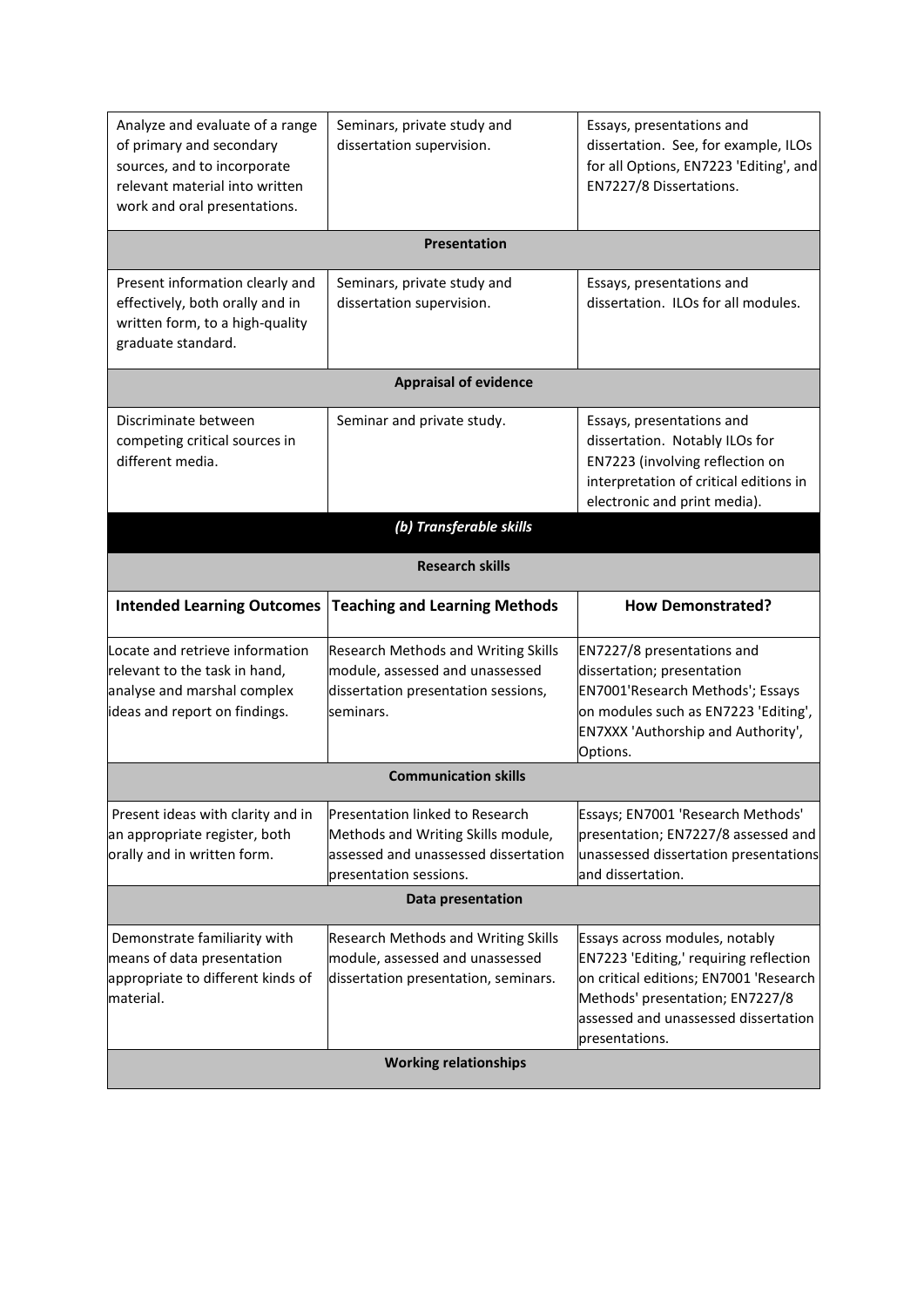| Participate in large and small<br>group discussions, and give<br>constructive feedback on formal<br>and informal presentations by<br>others students.  | Seminars and presentation sessions.          | seminar participation; EN7227/8<br>dissertation modules, requiring<br>participation in practice sessions for<br>assessed and formative<br>presentations. Other examples<br>include Option module<br>'Contemporary Medievalism' with<br>creative writing feedback activities. |  |  |
|--------------------------------------------------------------------------------------------------------------------------------------------------------|----------------------------------------------|------------------------------------------------------------------------------------------------------------------------------------------------------------------------------------------------------------------------------------------------------------------------------|--|--|
|                                                                                                                                                        | <b>Managing learning</b>                     |                                                                                                                                                                                                                                                                              |  |  |
| Balance preparation and<br>assessment demands of<br>concurrent modules.                                                                                | Seminar and meetings with personal<br>tutor. | Seminar participation and prompt<br>submission of written work.                                                                                                                                                                                                              |  |  |
| Career management                                                                                                                                      |                                              |                                                                                                                                                                                                                                                                              |  |  |
| Consideration of career plans;<br>self-reflection in terms of<br>intellectual and personal<br>strengths and weaknesses;<br>awareness of career options | Personal Tutor system; Careers Service. PDP  |                                                                                                                                                                                                                                                                              |  |  |

Students recognise their development of transferrable skills through reflective discussion in personal tutor meetings at the beginning and end of each semester.

#### **9. Special features:**

This programme will give students the option of choosing to take either a 15,000 word or 25,000 word dissertation, depending on other modules chosen. The programme will therefore provide a solid foundation for further postgraduate study and will also appeal to those intending to pursue careers in other areas.

# **10. Indications of Programme Quality**

The MA English Studies offers students the opportunity to work across the wide range of specialisms in English literature covered by staff within the School of Arts. Staff based in English can offer expert teaching and supervision in all periods of English literature, and this MA programme is designed to provide a strong grounding in research methods that can be applied to all periods of English literature.

External Examiners have confirmed that the assessment strategy, standard of achievement, design and delivery of the curriculum are effective and of similar standard to other comparable programmes in the sector.

# **11. Scheme of Assessment**

This programme follows the University's regulations governing taught postgraduate programmes (see [Senate Regulation 6](https://www2.le.ac.uk/offices/sas2/regulations/documents/sr6-taught-postgraduate) )

Candidates who fail to achieve the requirements for the award of a Masters degree may be considered for the award of Postgraduate Diploma or Postgraduate Certificate, subject to meeting the requirements under the scheme of assessment.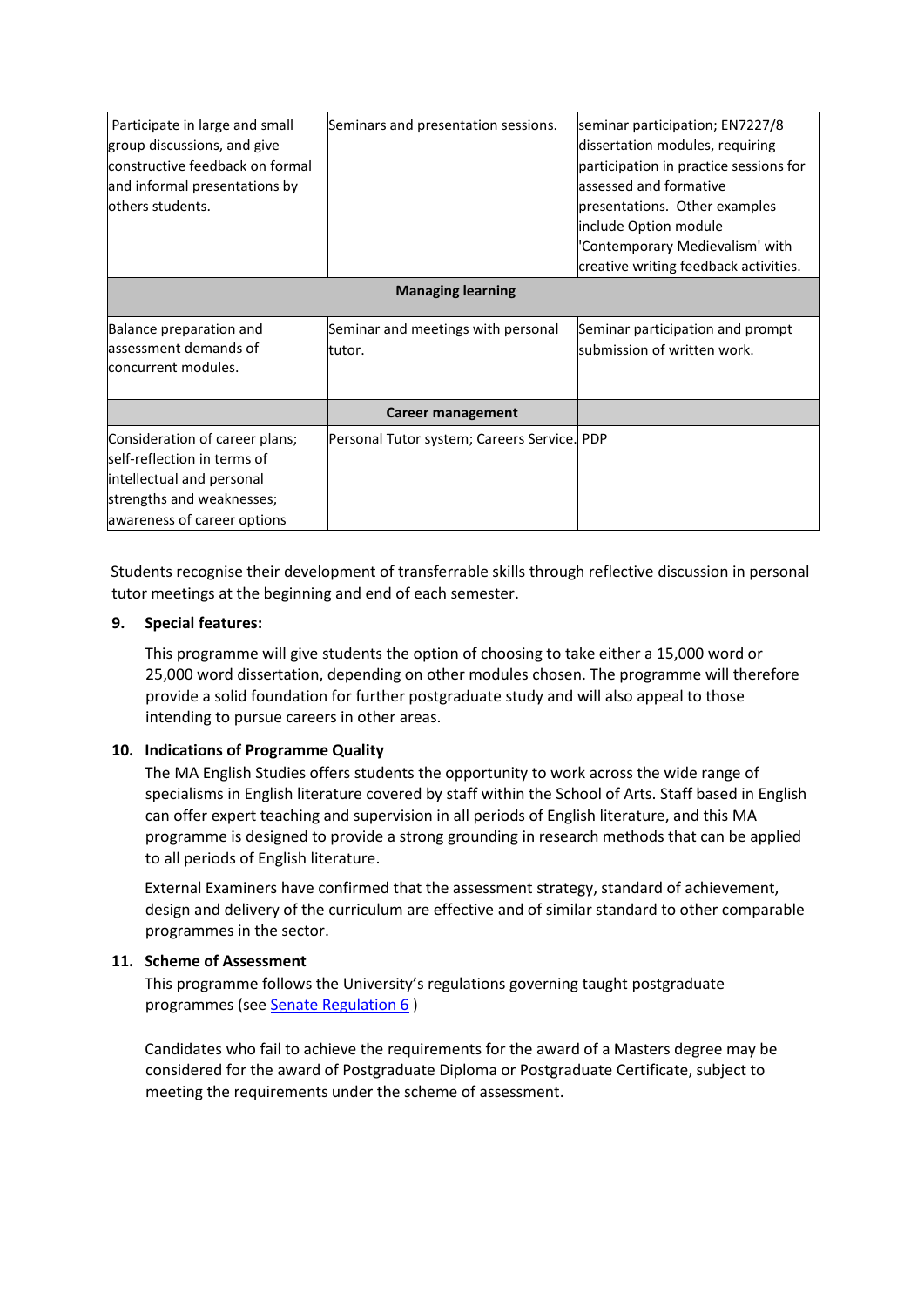#### **12. Progression points**

A Board of Examiners meeting will convene at the conclusion of the taught part of the course, to assess whether students can proceed to the dissertation stage in line with the requirements set out in regulations governing taught postgraduate programmes.

In accordance with [Senate Regulation 6,](https://www2.le.ac.uk/offices/sas2/regulations/documents/sr6-taught-postgraduate) cases where a student has failed to meet a requirement to progress he or she will be required to withdraw from the course and a recommendation will be made to the Board of Examiners for an intermediate award where appropriate.

#### **13. Rules relating to re-sits or re-submissions:**

As defined in Senate Regulation 6: Regulations governing Taught Postgraduate Programmes of Study (se[e Senate Regulation 6](https://www2.le.ac.uk/offices/sas2/regulations/documents/sr6-taught-postgraduate)[\)](http://www2.le.ac.uk/offices/sas2/regulations/general-regulations-for-taught-programmes)

#### **14. External Examiners**

The details of the External Examiner(s) for this programme and the most recent External Examiners' reports can be found [here.](https://exampapers.le.ac.uk/xmlui/handle/123456789/186)

#### **Appendix 1: Programme structure** (programme regulations)

Full-time

|            | <b>Module</b><br>Code | <b>Module Title</b>                              | <b>Credits</b> |
|------------|-----------------------|--------------------------------------------------|----------------|
| Compulsory | EN7001                | Research Methods and Writing Skills (Semester 1) | 15             |
|            | EN7223                | Editing and Textual Cultures (Semester 1)        | 30             |
| FITHFR:    | <b>FN7241</b>         | Authorship and Authority (Semester 2)            | 30             |
|            | <b>EN7227</b>         | Dissertation+(Semester 2)                        | 60             |
| OR:        | <b>FN7228</b>         | Dissertation <sup>†</sup> (Semester 2)           | 90             |

Optional

| <b>EN7242</b> | Old Haunts: The Ghost Story in Medieval and Early       |                 |  |
|---------------|---------------------------------------------------------|-----------------|--|
|               | Modern Culture (Semester 2)                             | 15 <sub>1</sub> |  |
| EN7243        | Contemporary Medievalism: The Middle Ages in            |                 |  |
|               | Contemporary Literature and Culture (Semester 2)        | 15              |  |
| <b>EN7244</b> | Meditation and Devotion in Early Modern Poetry          |                 |  |
|               | (Semester 1)                                            | 15              |  |
| <b>EN7245</b> | Early Modern Letter-Writing: Culture and Practice       |                 |  |
|               | (Semester 1)                                            | 15              |  |
| EN7246        | Roman Remains: Classical Antiquity in the Drama of      |                 |  |
|               | Shakespeare and his Contemporaries (Semester 2)         | 15              |  |
| <b>EN7247</b> | Romance to Ritual: Literary transformations of the holy |                 |  |
|               | grail (Semester 2)                                      | 15              |  |
| <b>EN7248</b> | Gender and Sexuality in Medieval Literature (Semester   |                 |  |
|               | 1)                                                      | 15              |  |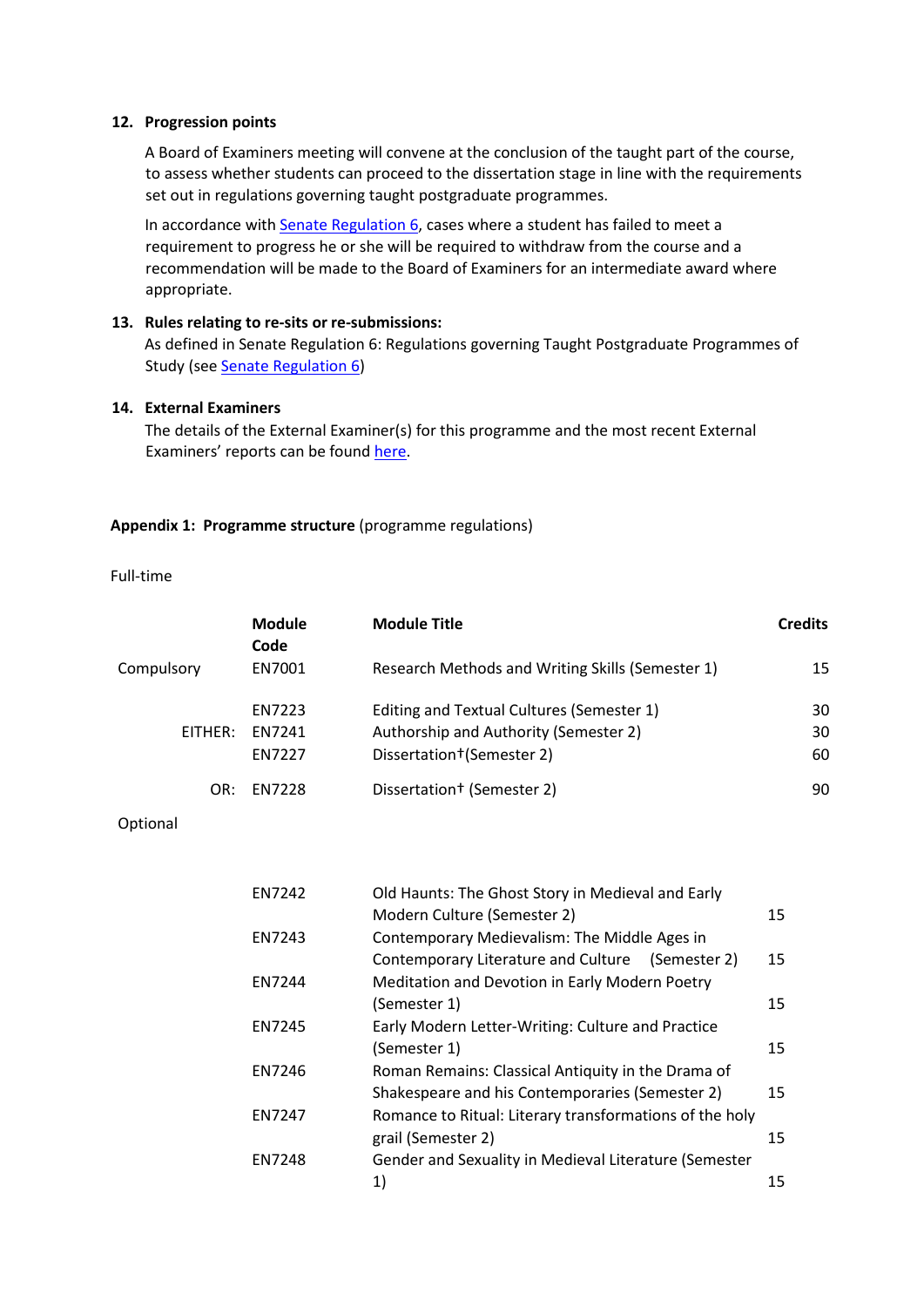#### *Part-time (Students taking EN7227: Dissertation)*

#### *Year 1*

|            | Module<br>Code | <b>Module Title</b>                              | <b>Credits</b> |
|------------|----------------|--------------------------------------------------|----------------|
| Compulsory | EN7001         | Research Methods and Writing Skills (Semester 1) | 15             |
| Compulsory | EN7223         | Editing and Textual Cultures (Semester 1)        | 30             |
| Compulsory | EN7241         | Authorship and Authority (Semester 2)            | 30             |
| Year 2     |                |                                                  |                |
| Optional   | EN7xxx         | Optional Module (as listed above)                | 15             |
| Optional   | EN7xxx         | Optional Module (as listed above)                | 15             |
| Optional   | EN7xxx         | Optional Module (as listed above)                | 15             |
| Compulsory | <b>FN7227</b>  | Dissertation † (Semester Two)                    | 60             |

*Part-time (Students taking EN7228: Dissertation*

*Year 1*

|            | <b>Module</b><br>Code | <b>Module Title</b>                              | <b>Credits</b> |
|------------|-----------------------|--------------------------------------------------|----------------|
| Compulsory | EN7001                | Research Methods and Writing Skills (Semester 1) | 15             |
| Compulsory | EN7223                | Editing and Textual Cultures (Semester 1)        | 30             |
| Optional   | EN7xxx                | Optional Module (as listed above) (Semester Two) | 15             |
| Optional   | EN7xxx                | Optional Module (as listed above) (Semester Two) | 15             |

*Year 2 (for students starting the programme 2018/19 onwards)*

| Optional   | EN7xxx | Optional Module (as listed above) | 15 |
|------------|--------|-----------------------------------|----|
| Compulsory | EN7228 | Dissertation +                    |    |

*The following options are also open to students: EN7215: The Country House in Literature; EN7135: Writing Fiction\*; EN7133: Poetry Writing and Contemporary Poetry\*; and the available optional modules offered on MA Modern Literature, MA Victorian Studies, and MA English Language and Linguistics.* 

\* *For these modules previous experience of creative writing is necessary*.

†*A dissertation is compulsory only for the degree of M.A.* 

Students may either study EN7241 Authors and Authority, 45 credits of optional modules and a 60 credit (15,000 word) Dissertation, or study 45 credits of optional modules and a 90 credit (25,000